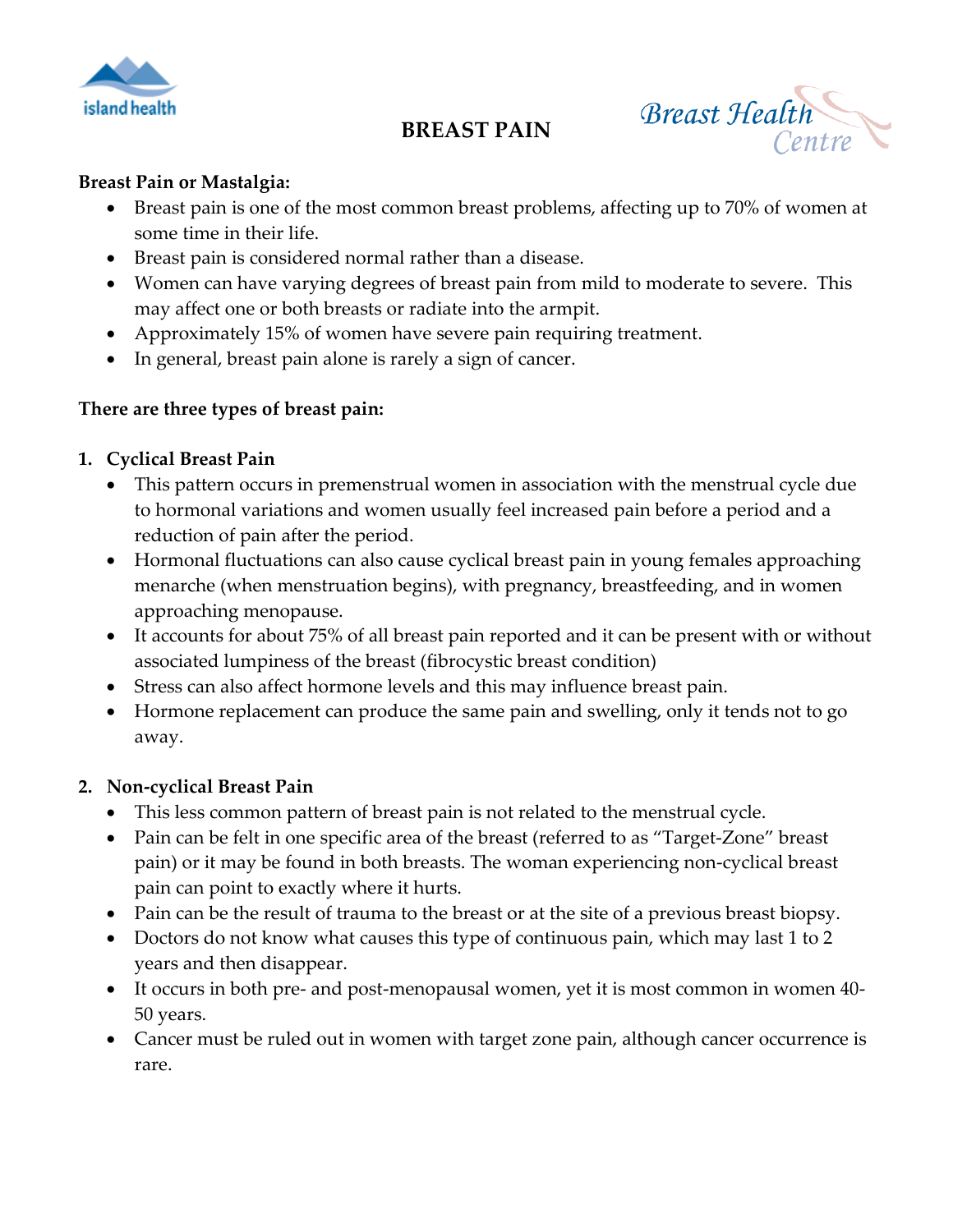## **3. Non-Breast Origin Pain**

- This category is not actually a form of breast pain, but to a woman it may feel like it comes from the breast.
- This pain is found in the middle of the chest and it does not change with the menstrual cycle. This pain usually goes away in time.
- "Costochondritis" is the medical term for this arthritic pain that occurs where the ribs and breast bone connect. Poor posture, too much exercise, and the aging process can contribute to increased stress on these joints.

# **Evaluation of breast pain**

- It is important to identify the place, strength and duration of the breast pain, as well as how much the pain interferes with woman's daily activities.
- Individual assessment includes a woman's history, physical exam, and if needed, mammogram (if over 35 years) and/or breast ultrasound.
- Completing a pain chart may help to define the pain pattern.

# **Treatment of Breast Pain**

- Reassurance that symptoms are not due to cancer is the first and most successful treatment.
- Use of a comfortable and supportive bra
- Dietary changes: Evidence is not conclusive, but some women find it helpful to: Eliminate caffeine (methylxanthines) present in coffee, tea, cola drinks and chocolate; Eat a low fat diet, reduce meat and dairy intake, increase grains, fruit, and vegetables; Reduce salt intake.
- Vitamin supplementation
- Talk to your physician or nurse about recommended doses (Vitamin E, Evening Primrose Oil, Vitamin B6 (Pyridoxine)
- Relaxation techniques:

Learning how to fully relax the body can reduce stress hormone levels that may affect the breasts. Many women have found meditation and visualization to be very helpful in quieting the mind

Routine physical exercise reduces body fat and decreases the production of estrogen, which works together to help decrease pain. Exercise causes an increase in endorphins, which in turn decreases breast tenderness and fluid retention.

- Cyst Aspiration: Fluid-filled cysts (if large enough) can be drained to relieve pain. These cysts sometimes refill
- Surgical removal: Biopsy is uncommon and is not generally recommended.
- Medication:

A rare case of disabling breast pain may need medication. In severe cases, medication could be prescribed, but many have unwanted side effects. Your doctor may prescribe aspirin and/or anti-inflammatory agents to help relieve costochondritis.